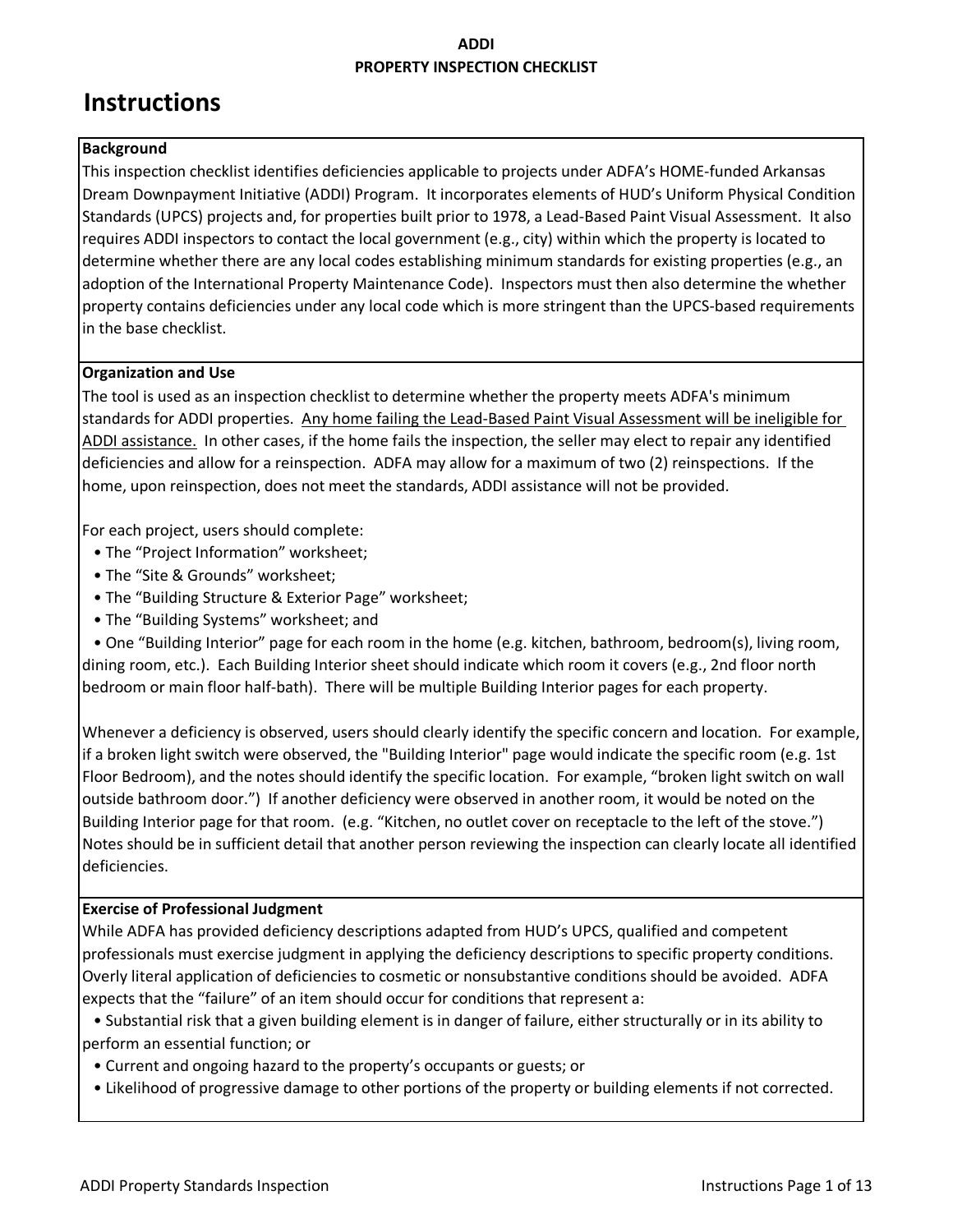# **Project Information**

| Date Ordered                |                                                                |                                                       | IDIS#      |        |      |
|-----------------------------|----------------------------------------------------------------|-------------------------------------------------------|------------|--------|------|
| Due Date                    |                                                                | ADDI Loan #                                           |            |        |      |
|                             |                                                                |                                                       |            |        |      |
| <b>ADFA Underwriter</b>     |                                                                |                                                       |            |        |      |
| Phone/Email                 |                                                                |                                                       |            |        |      |
|                             |                                                                |                                                       |            |        |      |
| <b>Borrower Name</b>        |                                                                |                                                       |            |        |      |
| Project Address             |                                                                |                                                       |            |        |      |
| Project City, County, Zip   |                                                                |                                                       |            |        |      |
| <b>Borrower Phone/Email</b> |                                                                |                                                       |            |        |      |
|                             |                                                                |                                                       | Phone      |        |      |
| MLO & Company               |                                                                |                                                       | Phone      |        |      |
| <b>Buyer's Realtor</b>      |                                                                |                                                       |            |        |      |
| Seller's Realtor            |                                                                |                                                       | Phone      |        |      |
|                             |                                                                |                                                       |            |        |      |
| Inspector                   |                                                                |                                                       |            |        |      |
| <b>Inspection Date</b>      |                                                                |                                                       |            |        |      |
| Property Type               | $\Box$ Single-family (detached)                                |                                                       | Year Built |        |      |
|                             | $\Box$ Single-family (duplex)                                  |                                                       |            |        |      |
|                             | $\square$ Condominium                                          |                                                       |            |        |      |
|                             | $\square$ Townhome                                             |                                                       |            |        |      |
|                             | $\Box$ Manufactured Unit                                       |                                                       |            |        |      |
|                             | $\Box$ Other                                                   |                                                       |            |        |      |
|                             |                                                                |                                                       |            | Pass   | Fail |
|                             |                                                                | 1st ADDI Property Standards Inspection                |            | □      | □    |
|                             | Pre-1978 ONLY Property Lead-Based Paint Viusal Risk Assessment |                                                       |            | □      | □    |
|                             |                                                                |                                                       |            | $\Box$ | □    |
|                             |                                                                | If Applicable, 2nd ADDI Property Standards Inspection |            |        |      |
|                             |                                                                | If Applicable, 3rd ADDI Property Standards Inspection |            | □      | □    |
| Notes:                      |                                                                |                                                       |            |        |      |
|                             |                                                                |                                                       |            |        |      |
|                             |                                                                |                                                       |            |        |      |
|                             |                                                                |                                                       |            |        |      |
|                             |                                                                |                                                       |            |        |      |
|                             |                                                                |                                                       |            |        |      |
|                             |                                                                |                                                       |            |        |      |
|                             |                                                                |                                                       |            |        |      |
|                             |                                                                |                                                       |            |        |      |
|                             |                                                                |                                                       |            |        |      |
|                             |                                                                |                                                       |            |        |      |
|                             |                                                                |                                                       |            |        |      |
|                             |                                                                |                                                       |            |        |      |
|                             |                                                                |                                                       |            |        |      |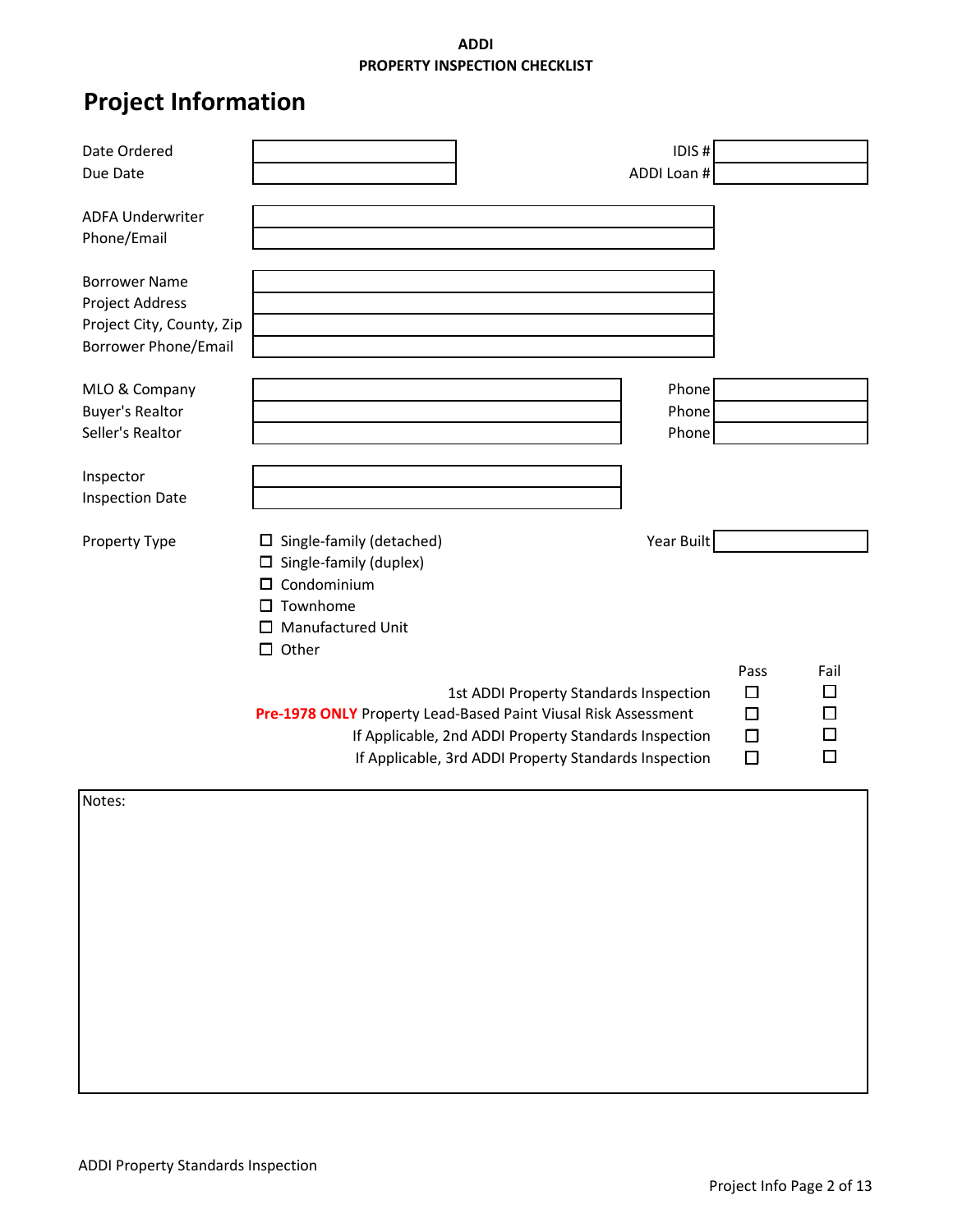|  | <b>State &amp; Local Property Maintenace Codes</b> |  |  |
|--|----------------------------------------------------|--|--|
|--|----------------------------------------------------|--|--|

| Project Address                                                                                                                                                                                                                                                                                |                                                                                                                                                                                                               |                  |
|------------------------------------------------------------------------------------------------------------------------------------------------------------------------------------------------------------------------------------------------------------------------------------------------|---------------------------------------------------------------------------------------------------------------------------------------------------------------------------------------------------------------|------------------|
| Project City                                                                                                                                                                                                                                                                                   |                                                                                                                                                                                                               |                  |
| attest findings/results                                                                                                                                                                                                                                                                        | *Assigned inspector is required to contact the jurisdiction (e.g., city, county) where the property is<br>located and inquire about the existence of any locally adopted property maintenance codes, and must |                  |
| Jurisdiction                                                                                                                                                                                                                                                                                   | Phone                                                                                                                                                                                                         |                  |
| Local Contact                                                                                                                                                                                                                                                                                  | Date Contacted                                                                                                                                                                                                |                  |
|                                                                                                                                                                                                                                                                                                | Locally Adopted Property Maintenance Codes (if any)                                                                                                                                                           |                  |
| Check the appropriate option below:<br>$\Box$ There <b>were not</b> specifically identifiable issues addressed by local code(s).<br>$\alpha$ r<br>$\Box$ There are additional local issues/requirements that were incorporated into the inspection.<br>Local Code Description & Item Addressed |                                                                                                                                                                                                               | Pass<br>Fail     |
| $\overline{1}$                                                                                                                                                                                                                                                                                 |                                                                                                                                                                                                               | □<br>□           |
|                                                                                                                                                                                                                                                                                                |                                                                                                                                                                                                               | □<br>□           |
| $\frac{2}{3}$ $\frac{3}{4}$ $\frac{4}{5}$ $\frac{6}{7}$                                                                                                                                                                                                                                        |                                                                                                                                                                                                               | □<br>□           |
|                                                                                                                                                                                                                                                                                                |                                                                                                                                                                                                               | □<br>$\Box$      |
|                                                                                                                                                                                                                                                                                                |                                                                                                                                                                                                               | $\Box$<br>$\Box$ |
|                                                                                                                                                                                                                                                                                                |                                                                                                                                                                                                               | $\Box$<br>□      |
|                                                                                                                                                                                                                                                                                                |                                                                                                                                                                                                               | $\Box$<br>□      |
| $\frac{8}{9}$                                                                                                                                                                                                                                                                                  |                                                                                                                                                                                                               | $\Box$<br>$\Box$ |
|                                                                                                                                                                                                                                                                                                |                                                                                                                                                                                                               | ◻<br>□           |
| 10                                                                                                                                                                                                                                                                                             |                                                                                                                                                                                                               | П<br>П           |

Call Notes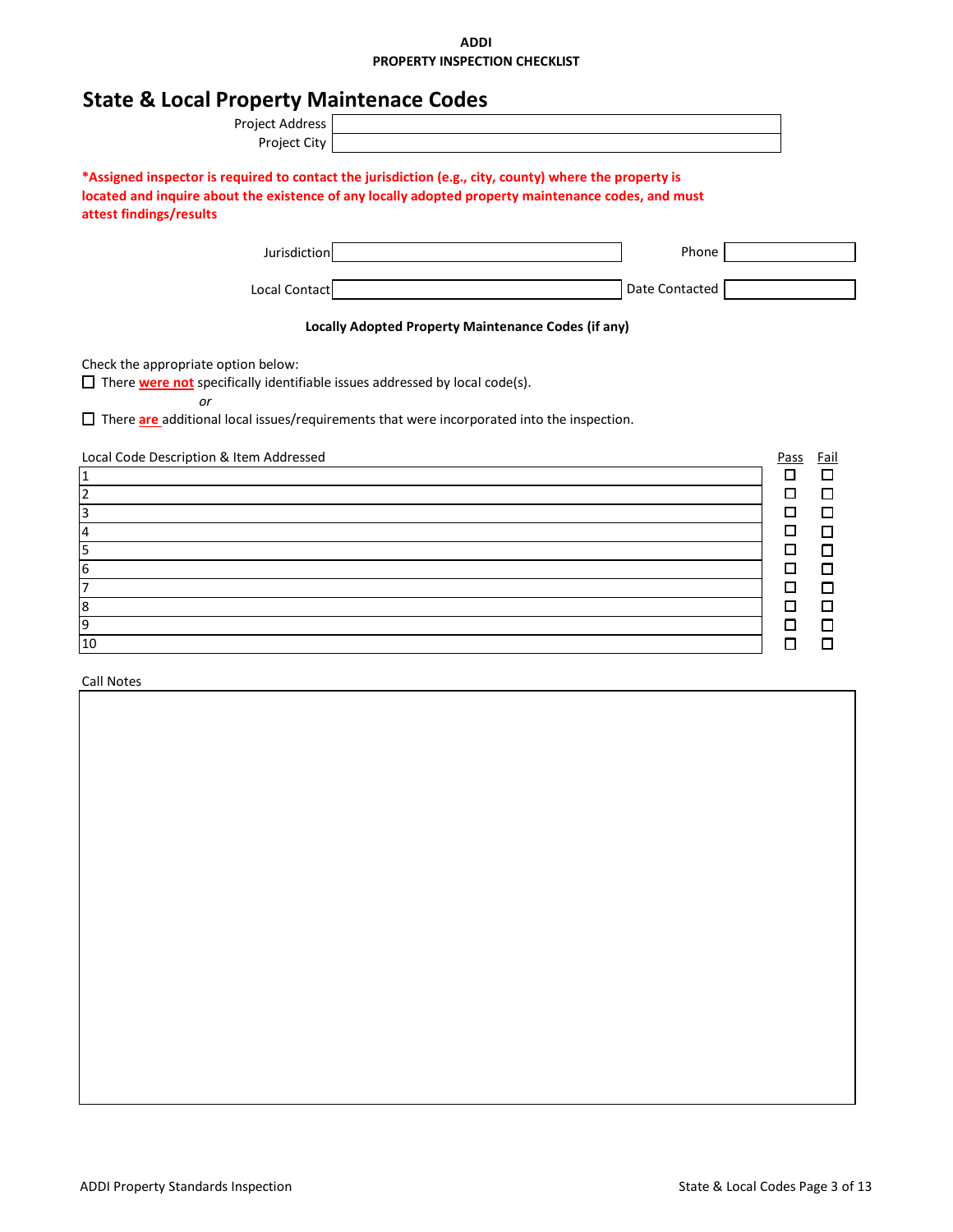# **State & Local Property Maintenace Codes**

|                                   | <b>Inspector's Checklist</b><br>*Inspector's please submit all of the following items only to ADFA to - addiinspections@adfa.arkansas.gov |  |  |  |
|-----------------------------------|-------------------------------------------------------------------------------------------------------------------------------------------|--|--|--|
| □                                 | ADDI Property Inspection, completed & signed (all applicable fields must be filled)                                                       |  |  |  |
| □                                 | Lead-Based Paint Visual Assessment, completed & signed (Pre-1978 properties only)                                                         |  |  |  |
| □                                 | ADFA Inspection Pay Request, completed & signed (Admin/Operating Funds Request)                                                           |  |  |  |
| п                                 | ADDI Property Inspection Additional Checklist, completed & signed                                                                         |  |  |  |
| <b>Inspector Name</b>             |                                                                                                                                           |  |  |  |
| <b>Inspector Signature</b>        |                                                                                                                                           |  |  |  |
| Company Name                      |                                                                                                                                           |  |  |  |
| Company Phone/Email               |                                                                                                                                           |  |  |  |
|                                   |                                                                                                                                           |  |  |  |
|                                   | <b>ADFA Underwriter Section Only</b>                                                                                                      |  |  |  |
| ❏                                 | ADDI Property Inspection completed, signed & dated by inspector                                                                           |  |  |  |
| □                                 | Lead-Based Paint Risk Assessment, completed & signed by inspector                                                                         |  |  |  |
| □                                 | Lead-Based Paint Acknowledgement Form for Homebuyer, signed & dated                                                                       |  |  |  |
| □                                 | ADFA Inspection Pay Request, completed & signed by inspector (submit to accounting)                                                       |  |  |  |
| □                                 | ADDI Environmental Review Form (ERR)                                                                                                      |  |  |  |
| п                                 | ADDI Commitment Letter & Copy of UPCS (to Lender)                                                                                         |  |  |  |
| п                                 | ADDI Commitment Letter & UPCS (a copy must be uploaded into MITAS)                                                                        |  |  |  |
| <b>Underwriter Name</b>           |                                                                                                                                           |  |  |  |
| Underwriter Signature             |                                                                                                                                           |  |  |  |
| Property Inspection Approval Date |                                                                                                                                           |  |  |  |

Check Request for Inspection Date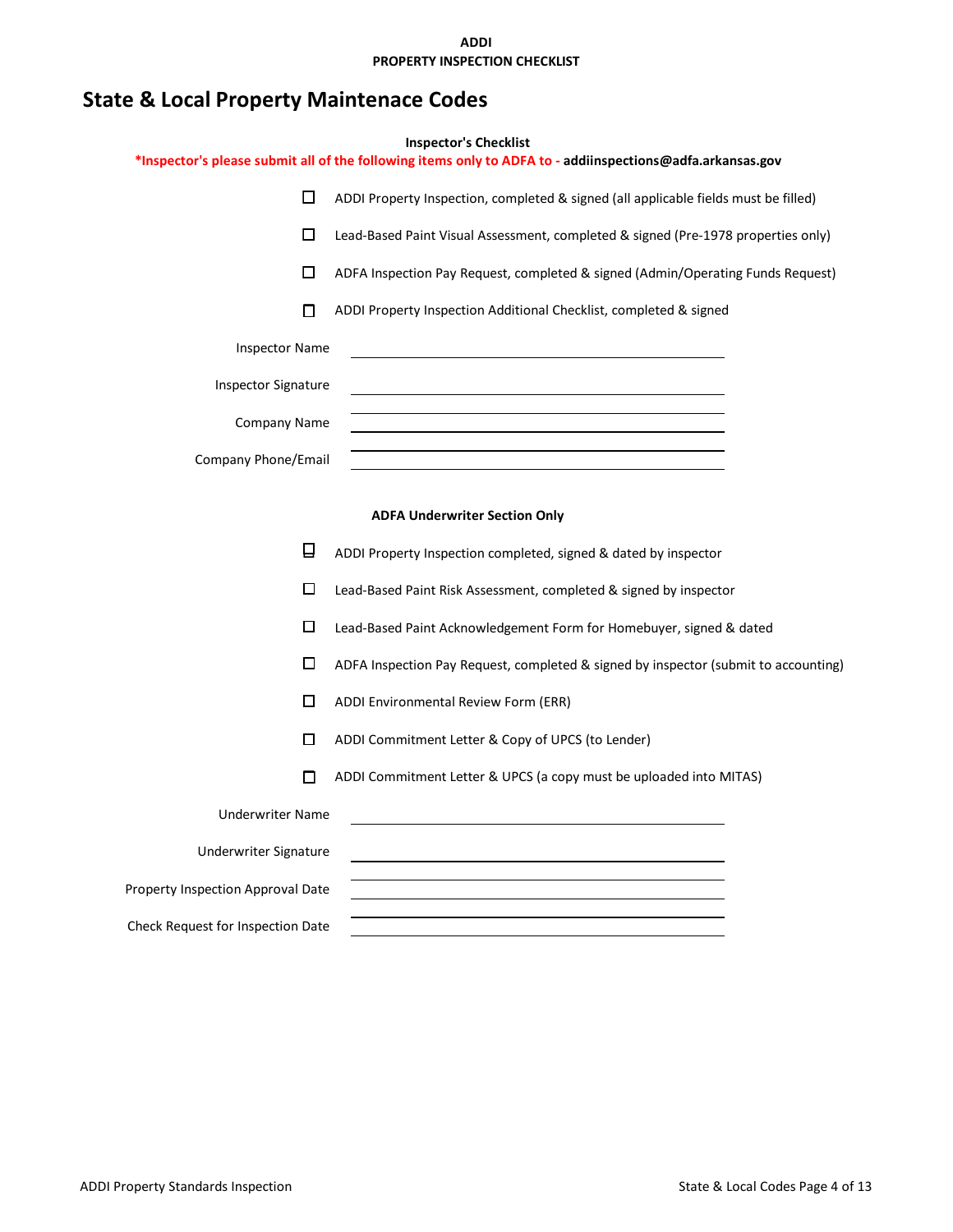## **Site & Grounds**

Project Address Project City

|                                                   |                      | Deficiency |               |                               |
|---------------------------------------------------|----------------------|------------|---------------|-------------------------------|
|                                                   | <b>P</b> $8^{8^{5}}$ |            | $\frac{1}{4}$ |                               |
| <b>Driveway</b>                                   |                      |            |               | Describe (issue and location) |
| Visible faults, potholes or loose material in the |                      |            |               |                               |
| pavement constituting hazards to pedestrians      |                      |            |               |                               |
| Water/ice has accumulated in a depression         |                      |            |               |                               |
| (ponding) creating a hazard                       |                      |            |               |                               |
| Pavement at risk due to failure of subbase        |                      |            |               |                               |
| materials (settlement/heaving)                    |                      |            |               |                               |
| <b>Walks/Steps</b>                                |                      |            |               | Describe (issue and location) |
| Hand rail is missing or damaged                   |                      |            |               |                               |
| Visible faults in the walk/step surface (e.g.,    |                      |            |               |                               |
| pavement) or surface sinks or rises due to        |                      |            |               |                               |
| failure of subbase materials                      |                      |            |               |                               |
| (settlement/heaving) that affect pedestrian       |                      |            |               |                               |
| traffic or constitute a hazard                    |                      |            |               |                               |
| A concrete or masonry walkway is flaking,         |                      |            |               |                               |
| chipping, or crumbling, and constitutes or will   |                      |            |               |                               |
| likely constitute a hazard to pedestrians         |                      |            |               |                               |
| <b>Grounds</b>                                    |                      |            |               | Describe (issue and location) |
| Collection or removal of surface material or      |                      |            |               |                               |
| sunken tracks, ruts, grooves, irregular mounds    |                      |            |               |                               |
| or depressions that create a hazard               |                      |            |               |                               |
| Water/ice has collected in a depression or on     |                      |            |               |                               |
| ground where ponding was not intended and         |                      |            |               |                               |
| could be a hazard to the structure or             |                      |            |               |                               |
| <b>Storm Drainage</b>                             |                      |            |               | Describe (issue and location) |
| Storm drains are structurally unsound, are        |                      |            |               |                               |
| blocked by debris, or present other hazards       |                      |            |               |                               |
| <b>Retaining Walls</b>                            |                      |            |               | Describe (issue and location) |
| Retaining wall structure is deteriorated,         |                      |            |               |                               |
| damaged, leaning, or falling                      |                      |            |               |                               |
| <b>Fencing &amp; Gates</b>                        |                      |            |               | Describe (issue and location) |
| Fence or gate is rusted, deteriorated,            |                      |            |               |                               |
| incomplete, or uprooted which may threaten        |                      |            |               |                               |
| security, health, or safety                       |                      |            |               |                               |
| <b>Mailbox</b>                                    |                      |            |               | Describe (issue and location) |
| Mailbox is missing or does not function           |                      |            |               |                               |
| <b>Pools and Related Structures</b>               |                      |            |               | Describe (issue and location) |
| If swimming pool present, fencing around the      |                      |            |               |                               |
| pool is absent, damaged, or does not limit        |                      |            |               |                               |
| access                                            |                      |            |               |                               |
| <b>Other Local Code Items</b>                     |                      |            |               | Describe (issue and location) |
|                                                   |                      |            |               |                               |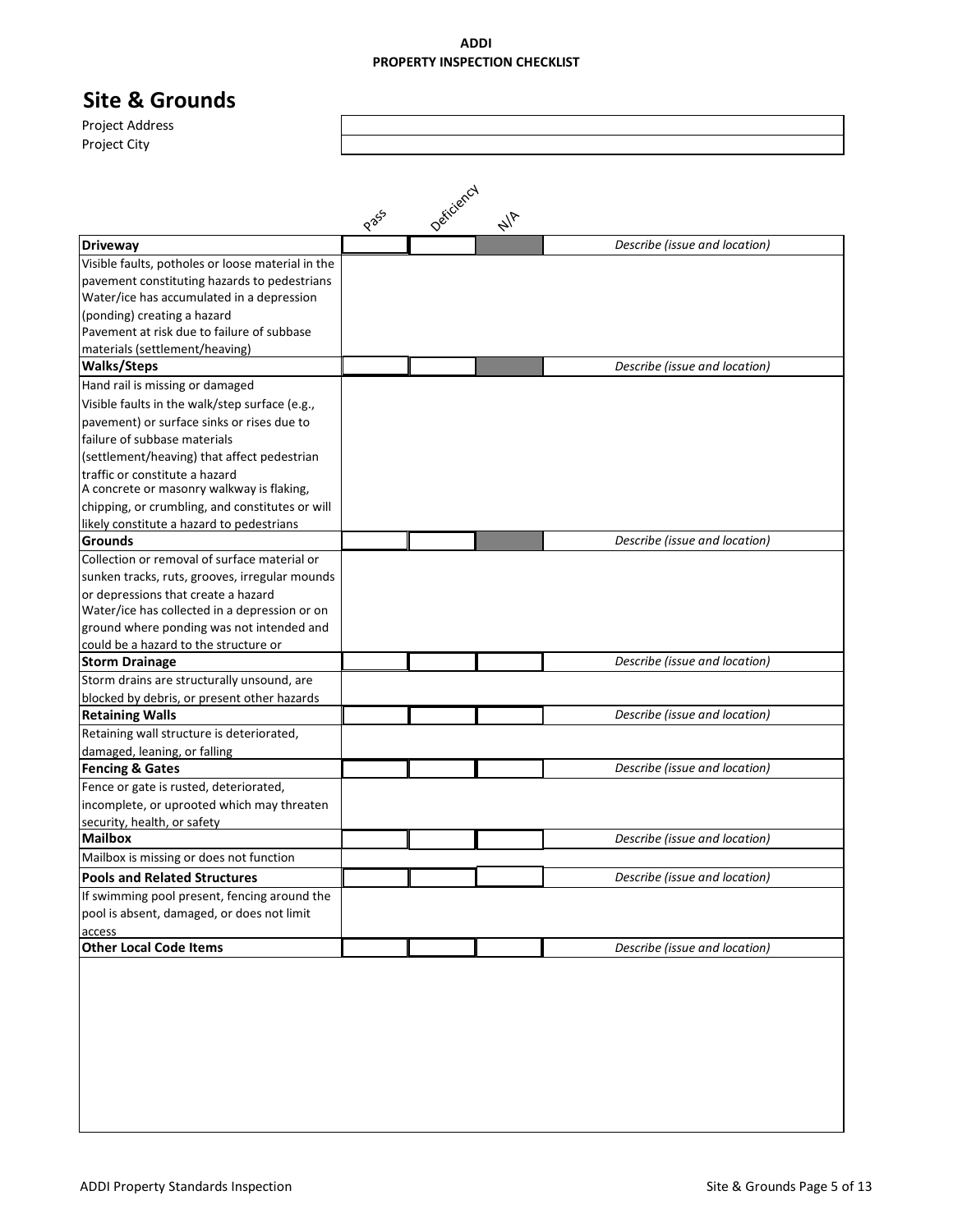#### **Building Structure & Exterior** Project Address Project City Pass Deficiency  $\frac{1}{4}$ **Foundations** *Describe (issue and location)* A settlement crack or split in the exterior of the lowest structural wall that could compromise structural integrity Concrete or masonry wall is flaking, chipping, or crumbling – possibly exposing rebar **Doors (Exterior)** *Describe (issue and location)* Frame, header, jamb, threshold, lintel, or trim that is warped, split, cracked, or broken Hardware or locks are damaged, missing, or not functional, includes locks, panic hardware, overhead door tracks, springs and pulleys, sliding door track, hangers, and door closures Damage on the door surface that affects the surface protection or strength of the door or compromises security, including holes, peeling/cracking/no paint, broken glass, and significant rust Sealing and stripping designed to resist weather or caulking is missing or deteriorated A door is missing, stuck, or inoperable **Walls (Exterior)** *Describe (issue and location)* A split, separation, or gap in the exterior wall that could result in thermal or moisture penetration Chimney, including the part above the roof line, has separated from the wall or has cracks, spalling, missing pieces, or broken sections Caulking designed to resist weather or mortar is missing or deteriorated Deterioration of the exterior wall surface attributable to materials that are rotting or a concrete, stucco, or masonry wall that is flaking, chipping, or crumbling **For pre-1978 structures, paint is cracking, flaking, or deteriorated or water damage has stained the paint If deficiency noted, refer to and complete the LBP tab of this checklist**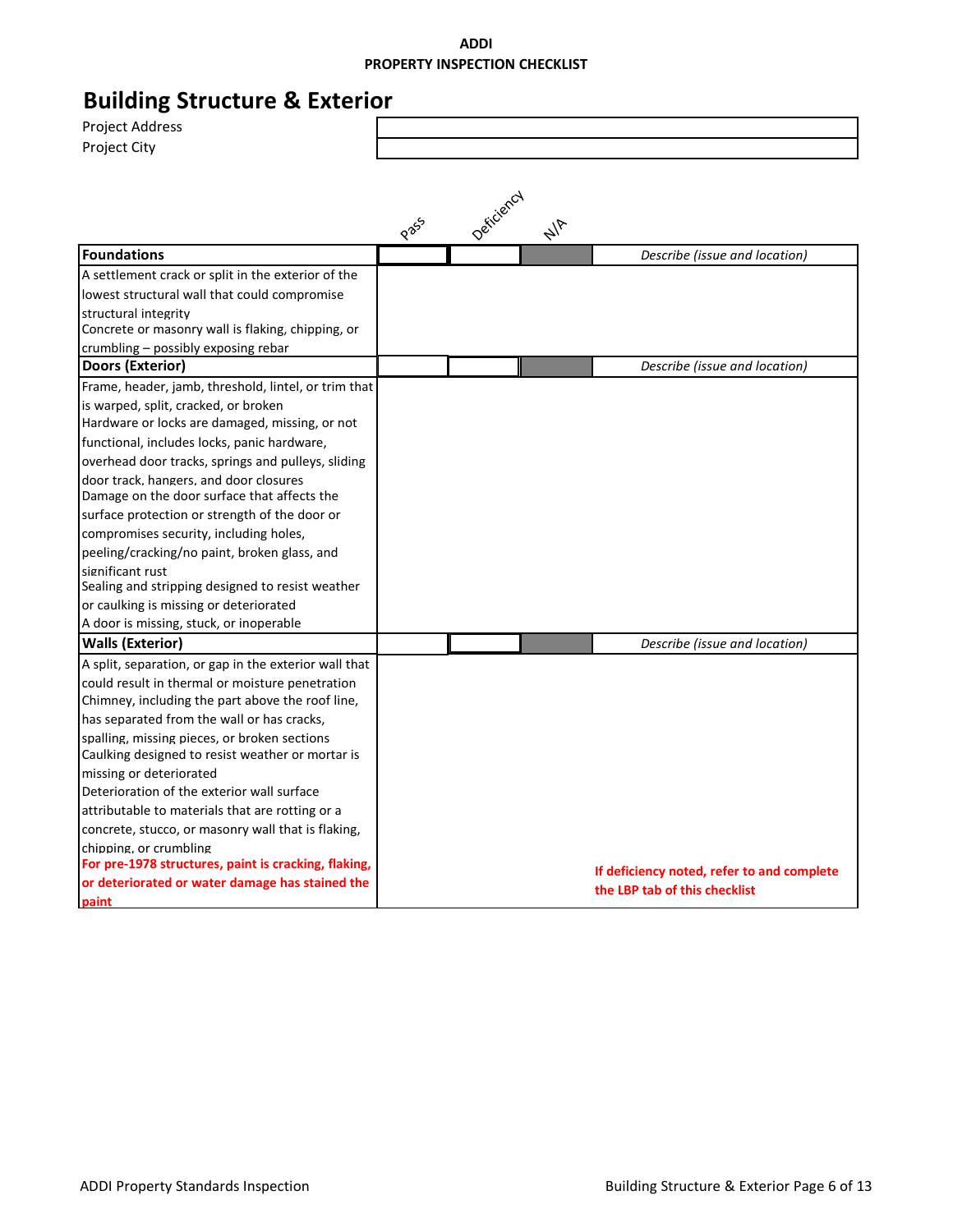|                                                                                      | P 265 | Deficiency | $\frac{1}{4}$ |                               |
|--------------------------------------------------------------------------------------|-------|------------|---------------|-------------------------------|
| <b>Windows (Exterior)</b>                                                            |       |            |               | Describe (issue and location) |
| A glass pane is broken, missing, or cracked                                          |       |            |               |                               |
| Window sills, frames, sash lintels, or trim are                                      |       |            |               |                               |
| damaged by decay, rust, rot, corrosion, or other                                     |       |            |               |                               |
| deterioration                                                                        |       |            |               |                               |
| Screens are punctured, torn, damaged, or missing                                     |       |            |               |                               |
| Caulking or glazing compound that resists weather                                    |       |            |               |                               |
| is missing or deteriorated                                                           |       |            |               |                               |
| Paint covering the window assembly or trim is                                        |       |            |               |                               |
| cracking, flaking, or failing, or the window                                         |       |            |               |                               |
| assembly trim is not painted or is exposed to the                                    |       |            |               |                               |
| elements                                                                             |       |            |               |                               |
| Exiting (egress) is severely limited or impossible,                                  |       |            |               |                               |
| because security bars are damaged or improperly                                      |       |            |               |                               |
| constructed or installed<br><b>Lighting (Exterior)</b>                               |       |            |               |                               |
|                                                                                      |       |            |               | Describe (issue and location) |
| All or part of the lighting associated with the<br>building has non-working fixtures |       |            |               |                               |
| <b>Roofs</b>                                                                         |       |            |               | Describe (issue and location) |
| Damage to soffit fascia, soffit vents, or associated                                 |       |            |               |                               |
| components that may allow water penetration                                          |       |            |               |                               |
| Damaged or missing vents on or extending                                             |       |            |               |                               |
| through the roof surface or components                                               |       |            |               |                               |
| (including ridge vents, gable vents, plumbing                                        |       |            |               |                               |
| Rips or tears in the membrane or flashing,                                           |       |            |               |                               |
| including holes, cracks, blistering or separated                                     |       |            |               |                               |
| seams, or other damage that can allow water                                          |       |            |               |                               |
| penetration                                                                          |       |            |               |                               |
| Components of the drainage system, including                                         |       |            |               |                               |
| gutters, leaders, downspouts, splash blocks, and                                     |       |            |               |                               |
| drain openings, are missing, damaged, or clogged                                     |       |            |               |                               |
| and do not effectively remove water                                                  |       |            |               |                               |
| Shingles are missing or damaged                                                      |       |            |               |                               |
| Evidence of standing water - roof depression,                                        |       |            |               |                               |
| mold ring, or effervescence water ring (ponding)<br><b>Other Local Code Items</b>    |       |            |               | Describe (issue and location) |
|                                                                                      |       |            |               |                               |
|                                                                                      |       |            |               |                               |
|                                                                                      |       |            |               |                               |
|                                                                                      |       |            |               |                               |
|                                                                                      |       |            |               |                               |
|                                                                                      |       |            |               |                               |
|                                                                                      |       |            |               |                               |
|                                                                                      |       |            |               |                               |
|                                                                                      |       |            |               |                               |
|                                                                                      |       |            |               |                               |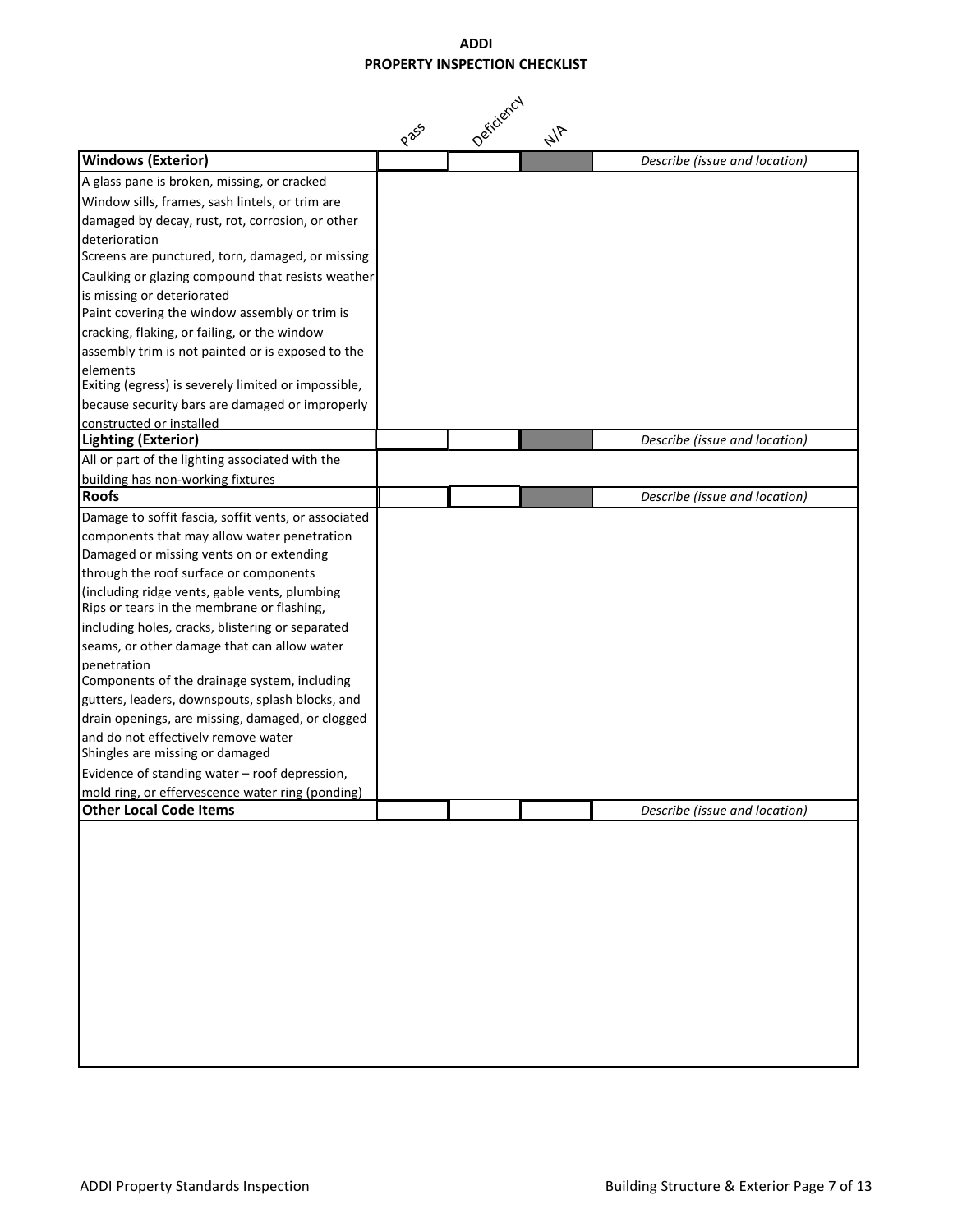| <b>Building Systems</b>                                                                      |      |            |               |                               |
|----------------------------------------------------------------------------------------------|------|------------|---------------|-------------------------------|
| <b>Project Address</b>                                                                       |      |            |               |                               |
| Project City                                                                                 |      |            |               |                               |
|                                                                                              |      |            |               |                               |
|                                                                                              |      |            |               |                               |
|                                                                                              |      |            |               |                               |
|                                                                                              | Pass | Deficiency | $\frac{1}{4}$ |                               |
| <b>Electrical System</b>                                                                     |      |            |               | Describe (issue and location) |
| Exposed bare wires or openings in electrical panels                                          |      |            |               |                               |
| Water leaking, puddling, or ponding on or                                                    |      |            |               |                               |
| immediately near any electrical apparatus, which                                             |      |            |               |                               |
| could pose a risk of fire, electrocution, or                                                 |      |            |               |                               |
| A fixed obstruction or item of sufficient size and                                           |      |            |               |                               |
| weight impedes access to any panel board or main                                             |      |            |               |                               |
| power switch                                                                                 |      |            |               |                               |
| Breakers have carbon on the plastic body, or the                                             |      |            |               |                               |
| plastic body is melted and scarred (burnt<br>Evidence of liquid stains, rust marks, or other |      |            |               |                               |
| signs of corrosion on electrical enclosures or                                               |      |            |               |                               |
| Nicks, abrasions, or fraying of the insulation that                                          |      |            |               |                               |
| expose wires that conduct current                                                            |      |            |               |                               |
| In a panel board or other electrical box containing                                          |      |            |               |                               |
| circuit breakers, there is an open circuit breaker                                           |      |            |               |                               |
| position that is not appropriately blanked off                                               |      |            |               |                               |
| The cover is missing from any electrical device                                              |      |            |               |                               |
| box, panel box, switch gear box, or control panel                                            |      |            |               |                               |
| with exposed electrical connections                                                          |      |            |               |                               |
| GFIs are missing or do not function                                                          |      |            |               |                               |
| <b>HVAC</b>                                                                                  |      |            |               | Describe (issue and location) |
| Water or steam is escaping from unit casing or                                               |      |            |               |                               |
| system piping<br>Evidence that fuel is escaping from a fuel storage                          |      |            |               |                               |
| tank or line                                                                                 |      |            |               |                               |
| Equipment or associated piping and ducting is                                                |      |            |               |                               |
| oxidizing, flaking, discolored, pitting, or has                                              |      |            |               |                               |
| crevices                                                                                     |      |            |               |                               |
| Exhaust system on a gas- or oil-fired unit is                                                |      |            |               |                               |
| misaligned, blocked, or not working                                                          |      |            |               |                               |
| Cover on convection radiant heat system is                                                   |      |            |               |                               |
| missing or damaged, which could cause a burn or                                              |      |            |               |                               |
| related injury                                                                               |      |            |               |                               |
| Heating, cooling, or ventilation system does not<br>function                                 |      |            |               |                               |
| <b>Exhaust/Ventilation System</b>                                                            |      |            |               | Describe (issue and location) |
| Ventilation system to exhaust kitchen or                                                     |      |            |               |                               |
| bathroom air does not function                                                               |      |            |               |                               |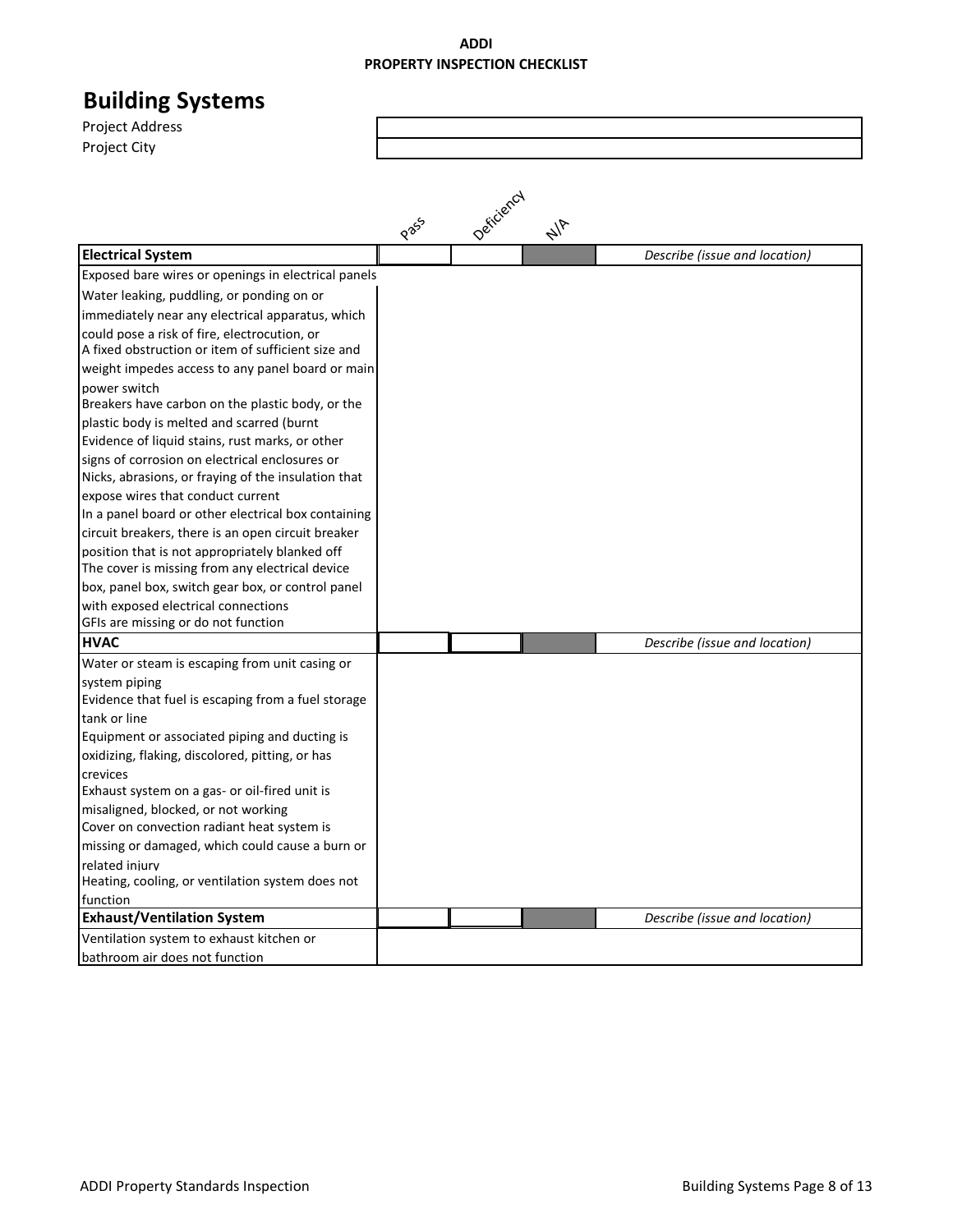|                                                                                                                                                        | Pass | Deficiency | $\frac{1}{4}$ |                               |
|--------------------------------------------------------------------------------------------------------------------------------------------------------|------|------------|---------------|-------------------------------|
| <b>Domestic Water</b>                                                                                                                                  |      |            |               | Describe (issue and location) |
| Water leaking from any water system component,<br>including valve flanges, stems, bodies, hose bibs,<br>or any domestic water tank or its pipe or pipe |      |            |               |                               |
| connection<br>Ventilation system on a gas- or oil-fired water                                                                                          |      |            |               |                               |
| heater is absent, misaligned, or not working<br>Pressure relief valve on the central hot water                                                         |      |            |               |                               |
| heating system is missing or does not extend to                                                                                                        |      |            |               |                               |
| the floor<br>The equipment or associated piping/ducting                                                                                                |      |            |               |                               |
| shows evidence of flaking, oxidation,                                                                                                                  |      |            |               |                               |
| discoloration, pitting, or crevices<br>Water or hot water is not available                                                                             |      |            |               |                               |
| <b>Sanitary System</b>                                                                                                                                 |      |            |               | Describe (issue and location) |
| A drain is clogged or components of the sanitary                                                                                                       |      |            |               |                               |
| system are leaking<br>A protective cover, including a drain or manhole                                                                                 |      |            |               |                               |
| cover is missing                                                                                                                                       |      |            |               |                               |
| <b>Other Local Code Items</b>                                                                                                                          |      |            |               | Describe (issue and location) |
|                                                                                                                                                        |      |            |               |                               |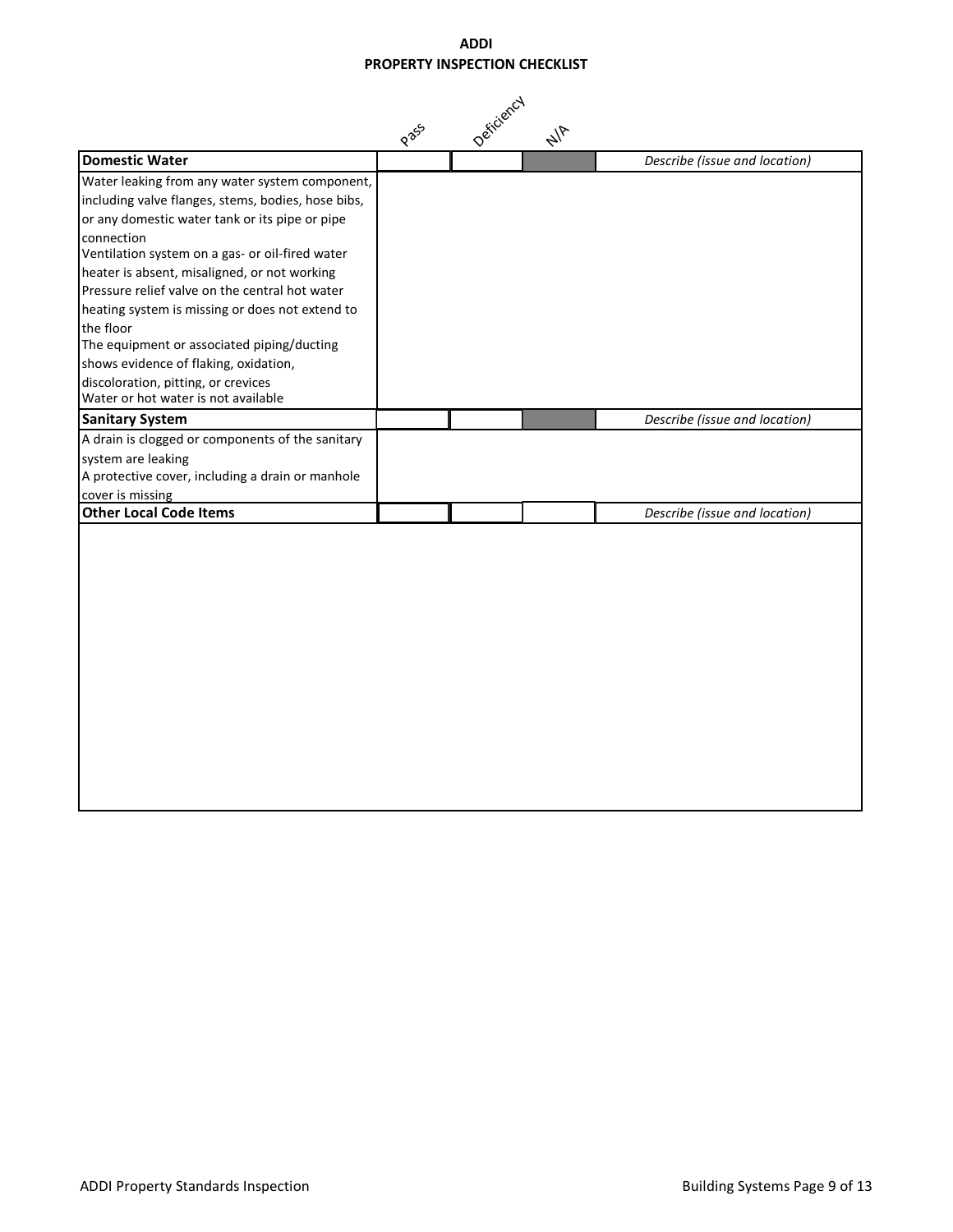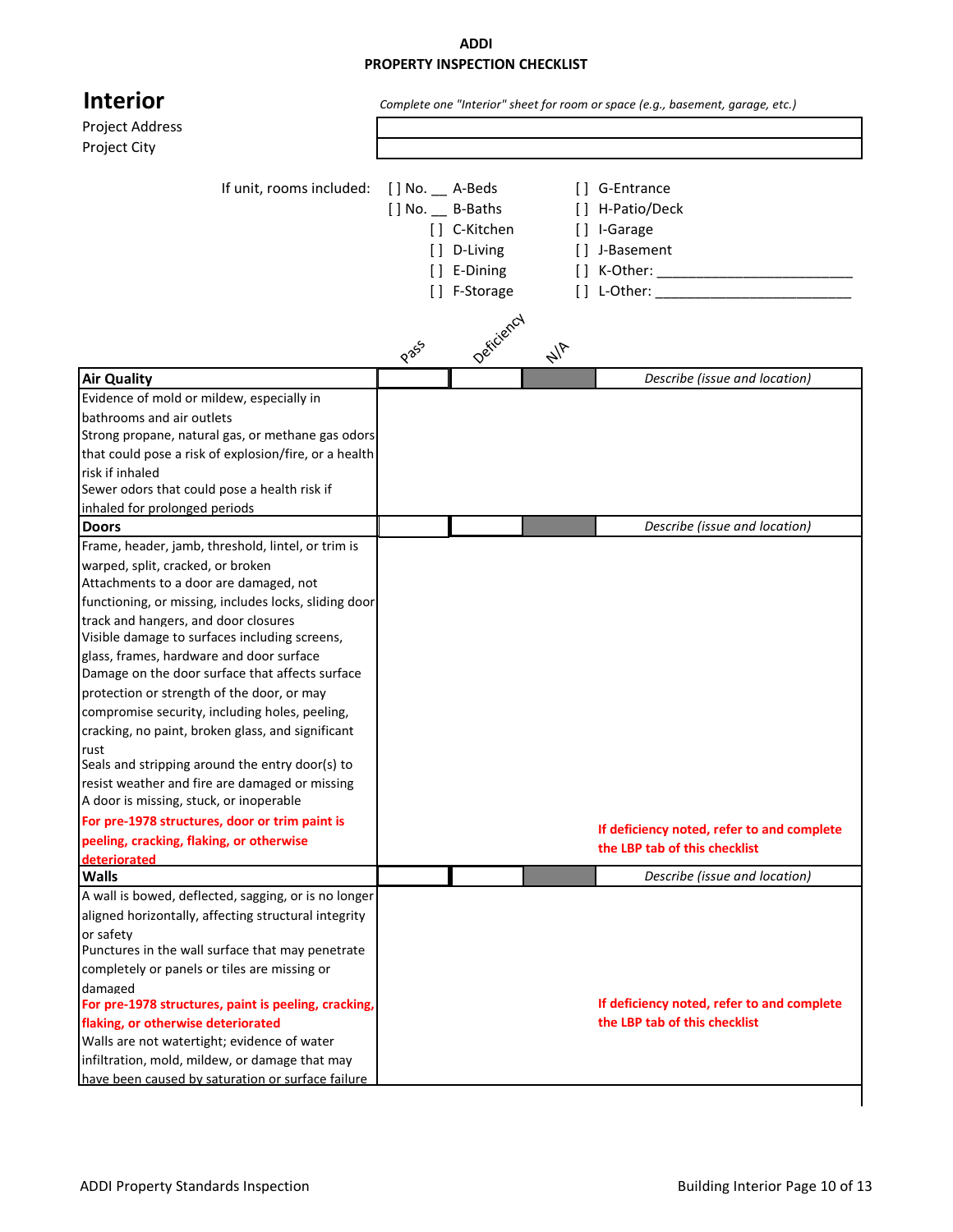|                                                               | Pass | Deficiency | $\frac{1}{4}$ |                                            |
|---------------------------------------------------------------|------|------------|---------------|--------------------------------------------|
| <b>Ceiling</b>                                                |      |            |               | Describe (issue and location)              |
| Ceiling is bowed, deflected, sagging, or is no                |      |            |               |                                            |
| longer aligned horizontally, affecting structural             |      |            |               |                                            |
| integrity or safety                                           |      |            |               |                                            |
| Ceiling surface has punctures that may penetrate              |      |            |               |                                            |
| completely or panels or tiles are missing or                  |      |            |               |                                            |
| damaged                                                       |      |            |               |                                            |
| For pre-1978 structures, paint is peeling, cracking,          |      |            |               | If deficiency noted, refer to and complete |
| flaking, or otherwise deteriorated or a ceiling               |      |            |               | the LBP tab of this checklist              |
| surface is not painted                                        |      |            |               |                                            |
| Evidence of water infiltration, mold, or mildew               |      |            |               |                                            |
| that may have been caused by saturation or<br>surface failure |      |            |               |                                            |
| <b>Floors</b>                                                 |      |            |               | Describe (issue and location)              |
| Any physical defect that poses a tripping risk,               |      |            |               |                                            |
| generally in walkways or other traveled areas                 |      |            |               |                                            |
| Floors are bowed, deflected, sagging or are no                |      |            |               |                                            |
| longer aligned horizontally, affecting structural             |      |            |               |                                            |
| integrity or safety                                           |      |            |               |                                            |
| Damage to carpet tiles, wood, sheet vinyl, or                 |      |            |               |                                            |
| another floor covering                                        |      |            |               |                                            |
| Flooring - terrazzo, hardwood, ceramic tile, or               |      |            |               |                                            |
| other material - is missing                                   |      |            |               |                                            |
| For floors that are painted in pre-1978 structures,           |      |            |               | If deficiency noted, refer to and complete |
| paint is peeling, cracking, flaking, or otherwise             |      |            |               | the LBP tab of this checklist              |
| deteriorated                                                  |      |            |               |                                            |
| Subfloor is decayed or decaying                               |      |            |               |                                            |
| Evidence of water infiltration, mold, or mildew               |      |            |               |                                            |
| that may have been caused by saturation or                    |      |            |               |                                            |
| surface failure                                               |      |            |               |                                            |
| <b>Stairs</b>                                                 |      |            |               | Describe (issue and location)              |
| Horizontal tread or stair surface is damaged or               |      |            |               |                                            |
| missing                                                       |      |            |               |                                            |
| Hand-rail is damaged or missing                               |      |            |               |                                            |
| <b>Lighting</b>                                               |      |            |               | Describe (issue and location)              |
| Lighting fixture is damaged, not functional, or               |      |            |               |                                            |
| missing, excluding light bulbs                                |      |            |               |                                            |
| <b>Outlets/Switches</b>                                       |      |            |               | Describe (issue and location)              |
| An outlet, switch, or both are missing                        |      |            |               |                                            |
| The flush plate used to cover the opening around              |      |            |               |                                            |
| a switch or outlet is damaged or missing                      |      |            |               |                                            |
| <b>Smoke Detector</b>                                         |      |            |               | Describe (issue and location)              |
| Smoke detector will not activate or is missing                |      |            |               |                                            |
| Infestation                                                   |      |            |               | Describe (issue and location)              |
| Evidence of infestation or insects - including                |      |            |               |                                            |
| roaches and ants - throughout a room, especially              |      |            |               |                                            |
| in food preparation and storage areas                         |      |            |               |                                            |
| Evidence of rats or mice - sightings, rat or mouse            |      |            |               |                                            |
| holes, or droppings                                           |      |            |               |                                            |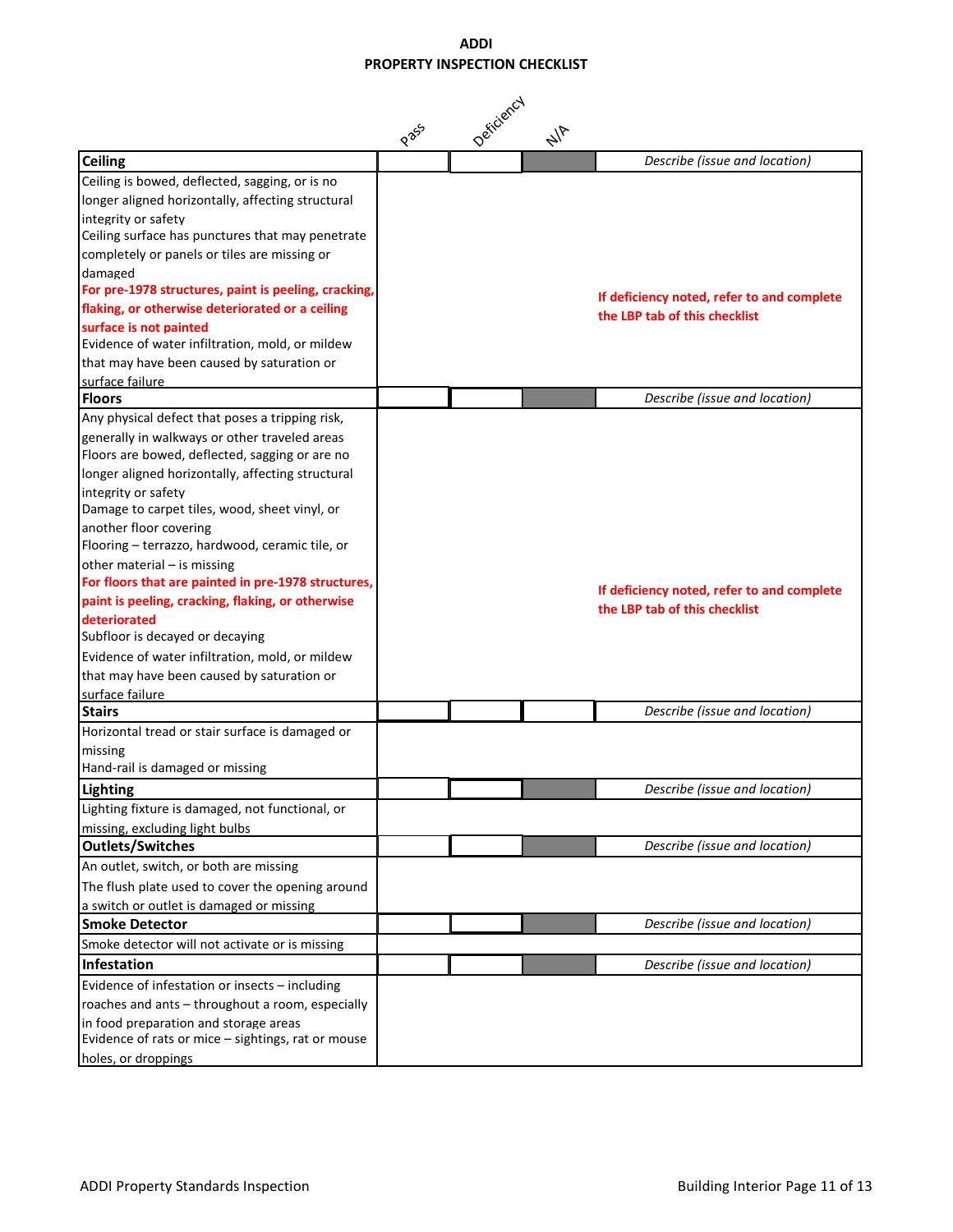|                                                                                            | P 255 | Deficiency | $\frac{1}{4}$ |                               |
|--------------------------------------------------------------------------------------------|-------|------------|---------------|-------------------------------|
| <b>Other Hazards</b>                                                                       |       |            |               | Describe (issue and location) |
| Any sharp edge or physical defect that could cause                                         |       |            |               |                               |
| cutting or breaking of human skin or other bodily                                          |       |            |               |                               |
| iniury -- generally in commonly traveled areas                                             |       |            |               |                               |
| Any general defects or hazards that pose a health                                          |       |            |               |                               |
| or safety risk or risk of bodily injury                                                    |       |            |               |                               |
| <b>Kitchen</b>                                                                             |       |            |               | Describe (issue and location) |
| Cabinets are missing or the laminate is separating,                                        |       |            |               |                               |
| includes cases, boxes, or pieces of furniture with                                         |       |            |               |                               |
| drawers, shelves, or doors - primarily used for                                            |       |            |               |                               |
| storage - mounted on walls or floors<br>A flat work surface in a kitchen often integral to |       |            |               |                               |
| lower cabinet space is missing or deteriorated                                             |       |            |               |                               |
| A dishwasher or garbage disposal, if provided,                                             |       |            |               |                               |
| does not function as it should                                                             |       |            |               |                               |
| Water does not drain adequately                                                            |       |            |               |                               |
| Sink faucet or piping is leaking                                                           |       |            |               |                               |
| A sink, faucet, or accessories are missing,                                                |       |            |               |                               |
| damaged, or not functioning                                                                |       |            |               |                               |
| The apparatus that draws out cooking exhaust                                               |       |            |               |                               |
| (hood/exhaust fan) does not function as it should                                          |       |            |               |                               |
| The range/stove is missing or damaged                                                      |       |            |               |                               |
| Refrigerator is missing or does not cool                                                   |       |            |               |                               |
| adequately to store food safely                                                            |       |            |               |                               |
| <b>Bathroom</b>                                                                            |       |            |               | Describe (issue and location) |
| Damaged or missing cabinets, vanity, drawers,                                              |       |            |               |                               |
| shelves, doors, medicine cabinets, etc.                                                    |       |            |               |                               |
| A basin (sink) is missing or not functioning                                               |       |            |               |                               |
| Water does not drain adequately in the shower,                                             |       |            |               |                               |
| tub, or basin (sink)                                                                       |       |            |               |                               |
| A basin, shower, water closet, tub faucet, or                                              |       |            |               |                               |
| associated pipes are leaking water                                                         |       |            |               |                               |
| Shower, tub, or components are damaged or                                                  |       |            |               |                               |
| missing<br>The apparatus to exhaust air does not function                                  |       |            |               |                               |
|                                                                                            |       |            |               |                               |
| A toilet is damaged, missing, or not functioning                                           |       |            |               |                               |
| <b>Laundry Area</b>                                                                        |       |            |               | Describe (issue and location) |
| Inadequate means available to vent accumulated                                             |       |            |               |                               |
| heat, moisture, and lint to the outside<br>Patio/Porch/Balcony                             |       |            |               | Describe (issue and location) |
| If provided, a baluster or side railing on the                                             |       |            |               |                               |
| porch/patio balcony is missing, loose, damaged, or                                         |       |            |               |                               |
| does not function, which limits the safe use of this                                       |       |            |               |                               |
| area, or flooring is unsafe or a tripping hazard                                           |       |            |               |                               |
| <b>Other Local Code Items</b>                                                              |       |            |               | Describe (issue and location) |
|                                                                                            |       |            |               |                               |
|                                                                                            |       |            |               |                               |